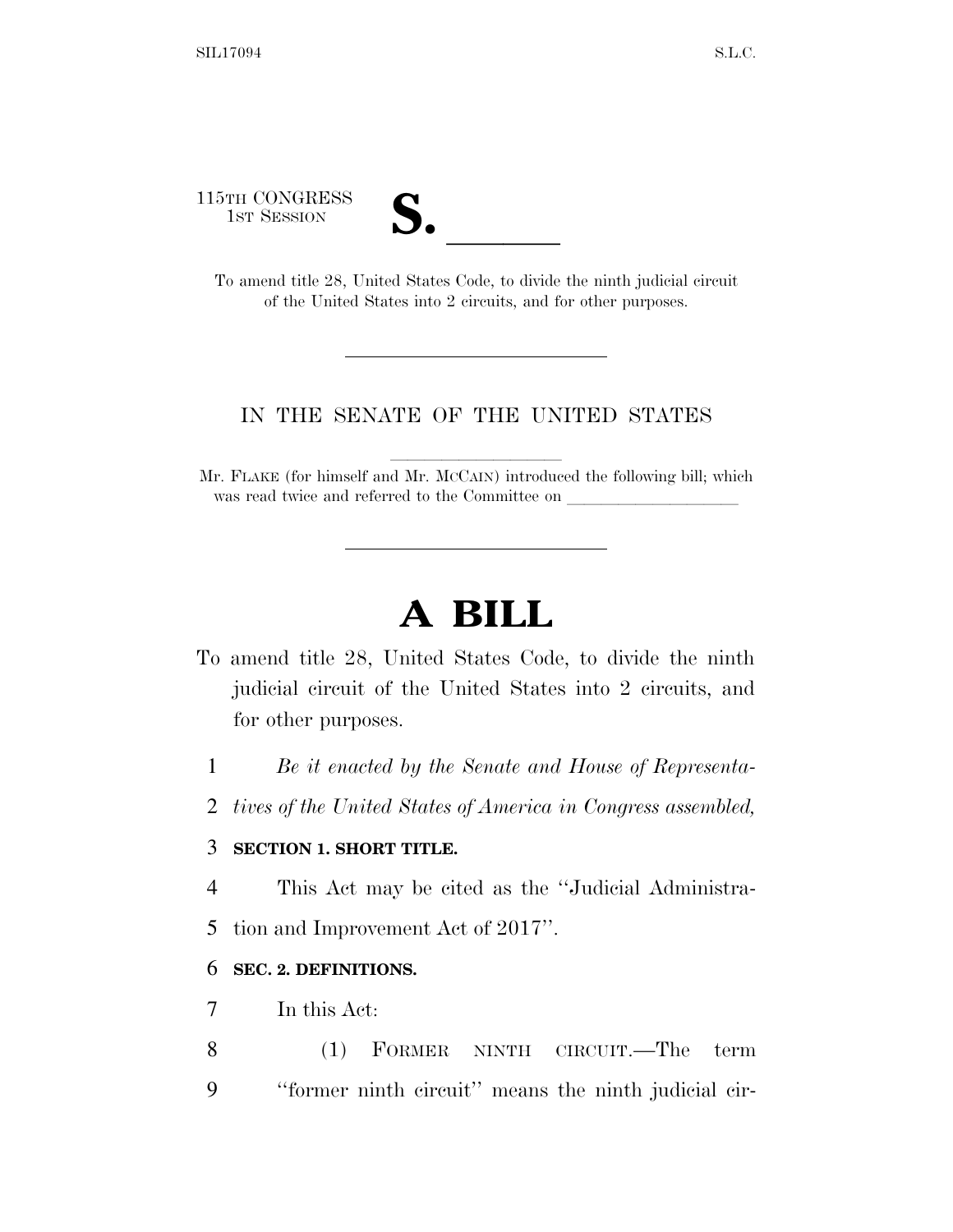| $\mathbf{1}$   | cuit of the United States as in existence on the day             |
|----------------|------------------------------------------------------------------|
| $\overline{2}$ | before the effective date of this Act.                           |
| 3              | (2) NEW NINTH CIRCUIT.—The term "new                             |
| $\overline{4}$ | ninth circuit" means the ninth judicial circuit of the           |
| 5              | United States established by the amendment made                  |
| 6              | by section 3.                                                    |
| 7              | (3) TWELFTH CIRCUIT.—The term "twelfth cir-                      |
| 8              | cuit" means the twelfth judicial circuit of the United           |
| 9              | States established by the amendment made by sec-                 |
| 10             | tion 3.                                                          |
| 11             | SEC. 3. NUMBER AND COMPOSITION OF CIRCUITS.                      |
| 12             | Section 41 of title 28, United States Code, is amend-            |
| 13             | $ed$ —                                                           |
| 14             | $(1)$ in the matter preceding the table, by strik-               |
| 15             | ing "thirteen" and inserting "fourteen"; and                     |
| 16             | $(2)$ in the table—                                              |
| 17             | $(A)$ by striking the item relating to the                       |
| 18             | ninth circuit and inserting the following:                       |
|                | California, Hawaii, Oregon, Guam,<br>Northern Mariana Islands."; |
| 19             | and                                                              |
| 20             | (B) by inserting after the item relating to                      |
| 21             | the eleventh circuit the following:                              |
|                | Alaska, Arizona, Idaho, Montana, Ne-<br>vada, Washington.".      |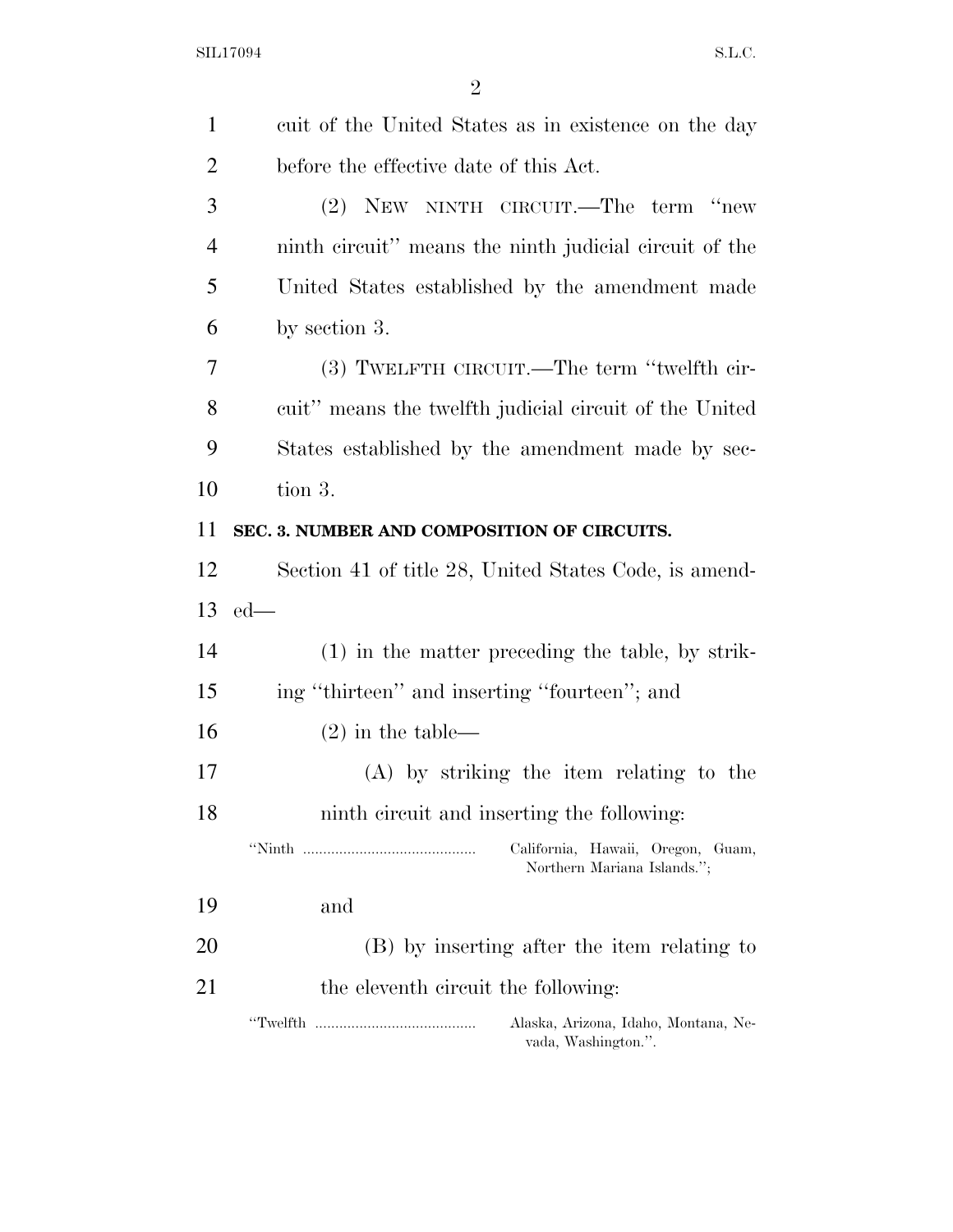| 1              | SEC. 4. NUMBER OF CIRCUIT JUDGES.                          |
|----------------|------------------------------------------------------------|
| 2              | The table contained in section $44(a)$ of title 28,        |
| 3              | United States Code, is amended—                            |
| $\overline{4}$ | $(1)$ by striking the item relating to the ninth           |
| 5              | circuit and inserting the following:                       |
|                | "Ninth<br>19'';                                            |
| 6              | and                                                        |
| 7              | $(2)$ by inserting after the item relating to the          |
| 8              | eleventh circuit the following:                            |
|                | $10$ ".<br>"Twelfth                                        |
| 9              | SEC. 5. PLACES OF CIRCUIT COURT.                           |
| 10             | The table contained in section $48(a)$ of title 28,        |
| 11             | United States Code, is amended by inserting after the      |
|                | 12 item relating to the eleventh circuit the following:    |
|                | Phoenix, Anchorage, Missoula, Se-<br>attle.".              |
| 13             | SEC. 6. ELECTION OF ASSIGNMENT OF CIRCUIT JUDGES.          |
| 14             | (a) IN GENERAL.—Each circuit judge of the former           |
| 15             | ninth circuit who is in regular active service and whose   |
| 16             | official duty station on the day before the effective date |
| 17             | of this Act—                                               |
| 18             | (1) is in California, Oregon, Guam, Hawaii, or             |
| 19             | the Northern Mariana Islands shall be a circuit            |
| 20             | judge of the new ninth circuit as of such effective        |
| 21             | date; and                                                  |
| <u>22</u>      | $(2)$ subject to subsection $(b)$ , is in Alaska, Ari-     |
| 23             | zona, Idaho, Montana, Nevada, or Washington shall          |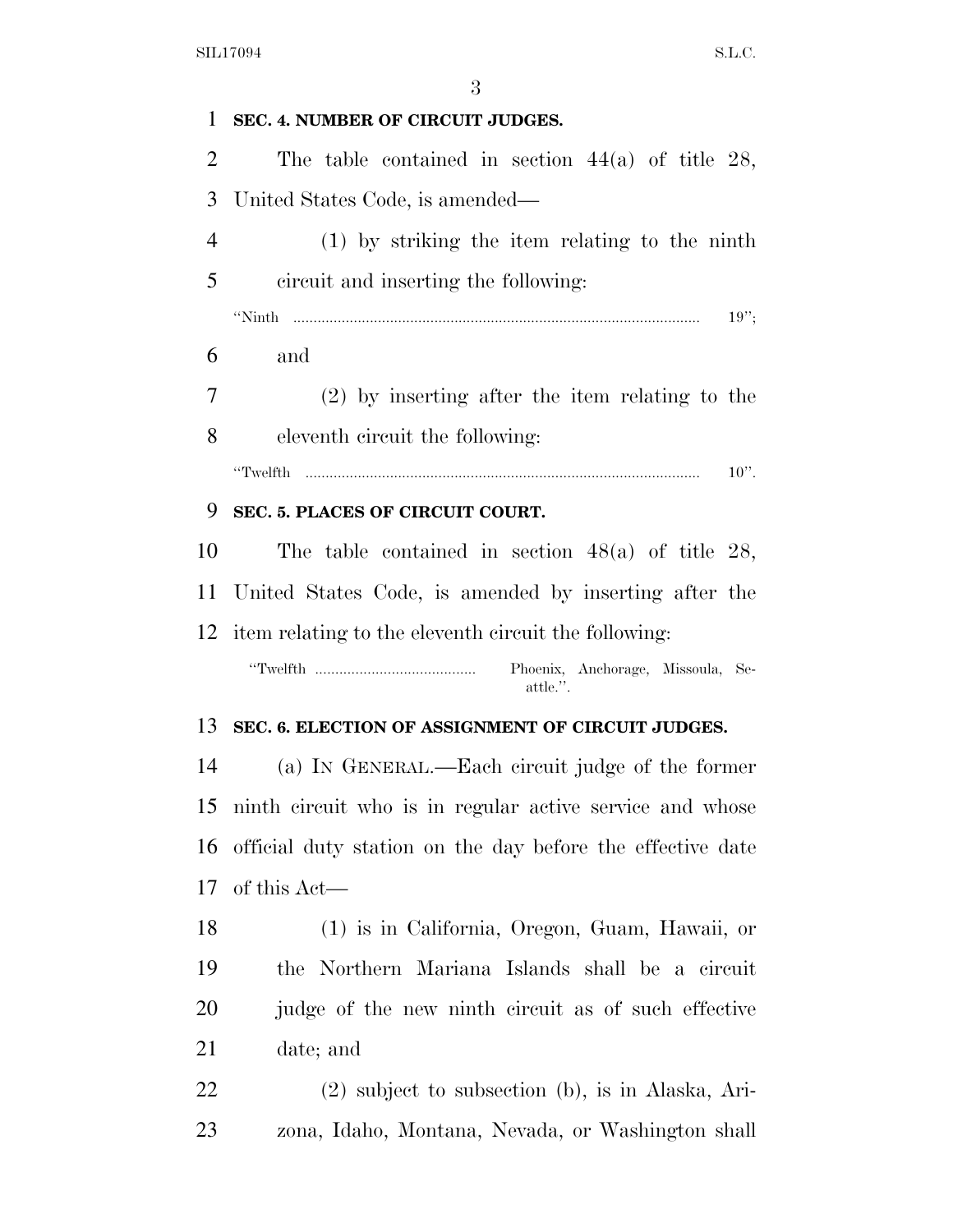be a circuit judge of the twelfth circuit as of such effective date.

 (b) ELECTION BY CERTAIN CIRCUIT JUDGES.—A cir- cuit judge in regular active service as described in sub- section (a)(2) may elect to be permanently assigned to the new ninth circuit as of such effective date by notifying the Director of the Administrative Office of the United States Courts of such election.

 (c) VACANCIES.—For each individual serving in the position of circuit judge of the former ninth circuit whose official duty station on the day before the effective date of this Act is in Alaska, Arizona, Idaho, Montana, Nevada, or Washington after the date on which such individual ceases to serve as an active circuit judge, the President shall appoint, by and with the advice and consent of the Senate, 1 additional circuit judge for the twelfth circuit, without regard to whether such individual makes an elec-tion described in subsection (b).

#### **SEC. 7. ELECTION OF ASSIGNMENT BY SENIOR JUDGES.**

 Each judge who is a senior circuit judge of the former ninth circuit, whose official duty station on the day before the effective date of this Act is in Alaska, Arizona, Idaho, Montana, Nevada, or Washington may elect to be assigned to the new ninth circuit or the twelfth circuit as of such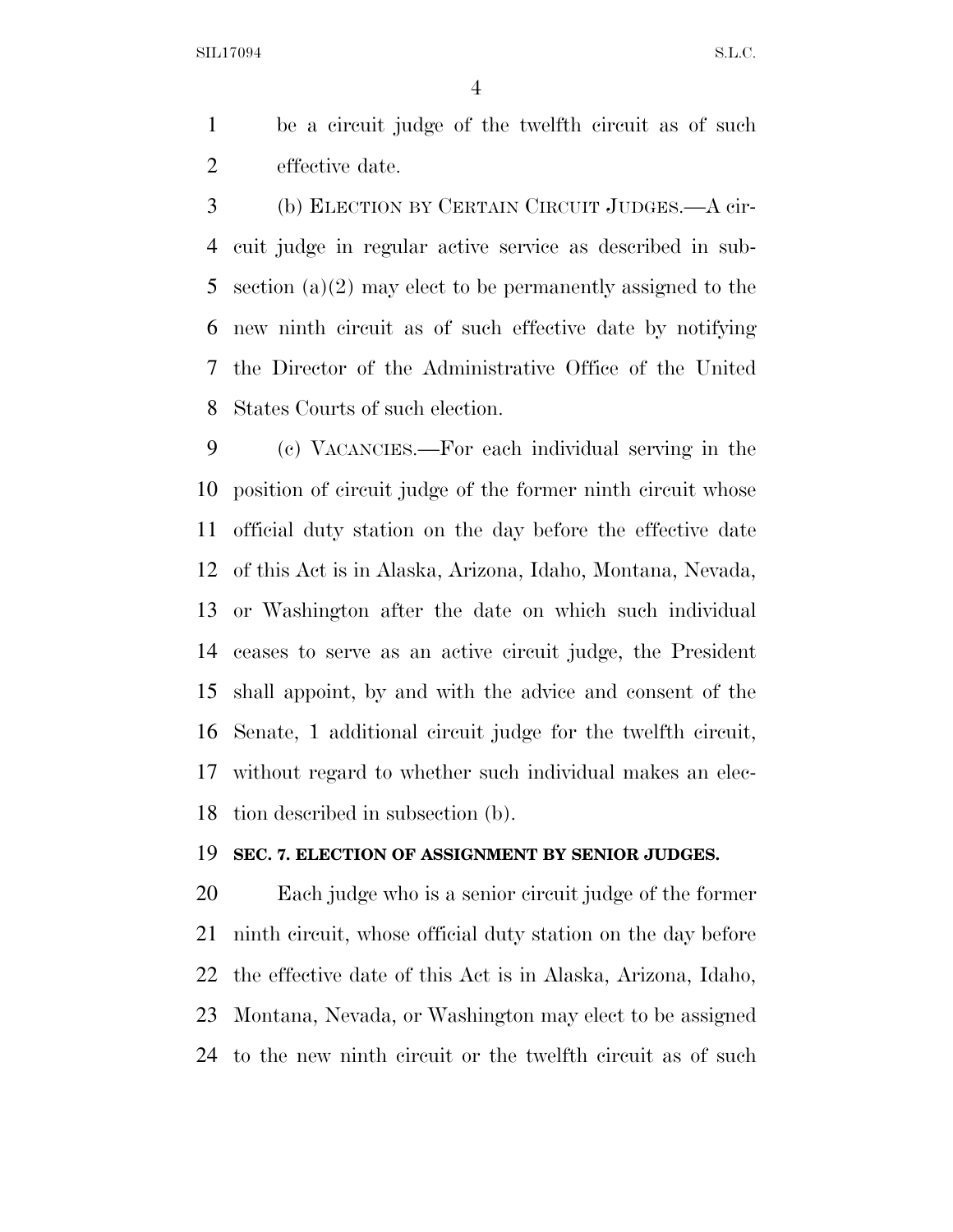effective date and shall notify the Director of the Adminis-trative Office of the United States Courts of such election.

# **SEC. 8. AUTHORIZATION OF TEMPORARY JUDGESHIPS.**

 (a) IN GENERAL.—For each circuit judge in regular active service who elects to be assigned to the new ninth circuit under section 6(b), the President shall appoint, by and with the advice and consent of the Senate, 1 addi- tional circuit judge for the twelfth circuit, resident in the duty station of the circuit judge making the election as of the day before the effective date of this Act.

 (b) VACANCIES.—For each appointment made under subsection (a) for the twelfth circuit, an equal number of corresponding vacancies in the position of circuit judge for the twelfth circuit shall not be filled.

# **SEC. 9. SENIORITY OF JUDGES.**

(a) IN GENERAL.—The seniority of each judge—

 (1) who elects to be assigned to the twelfth cir-18 cuit under section  $6(a)(2)$ ;

 (2) who elects to be assigned to the new ninth 20 circuit under section 6(b);

 (3) who elects to be assigned to the twelfth cir-cuit under section 7; or

 (4) who is assigned to the new ninth circuit 24 under section  $6(a)(1)$ ,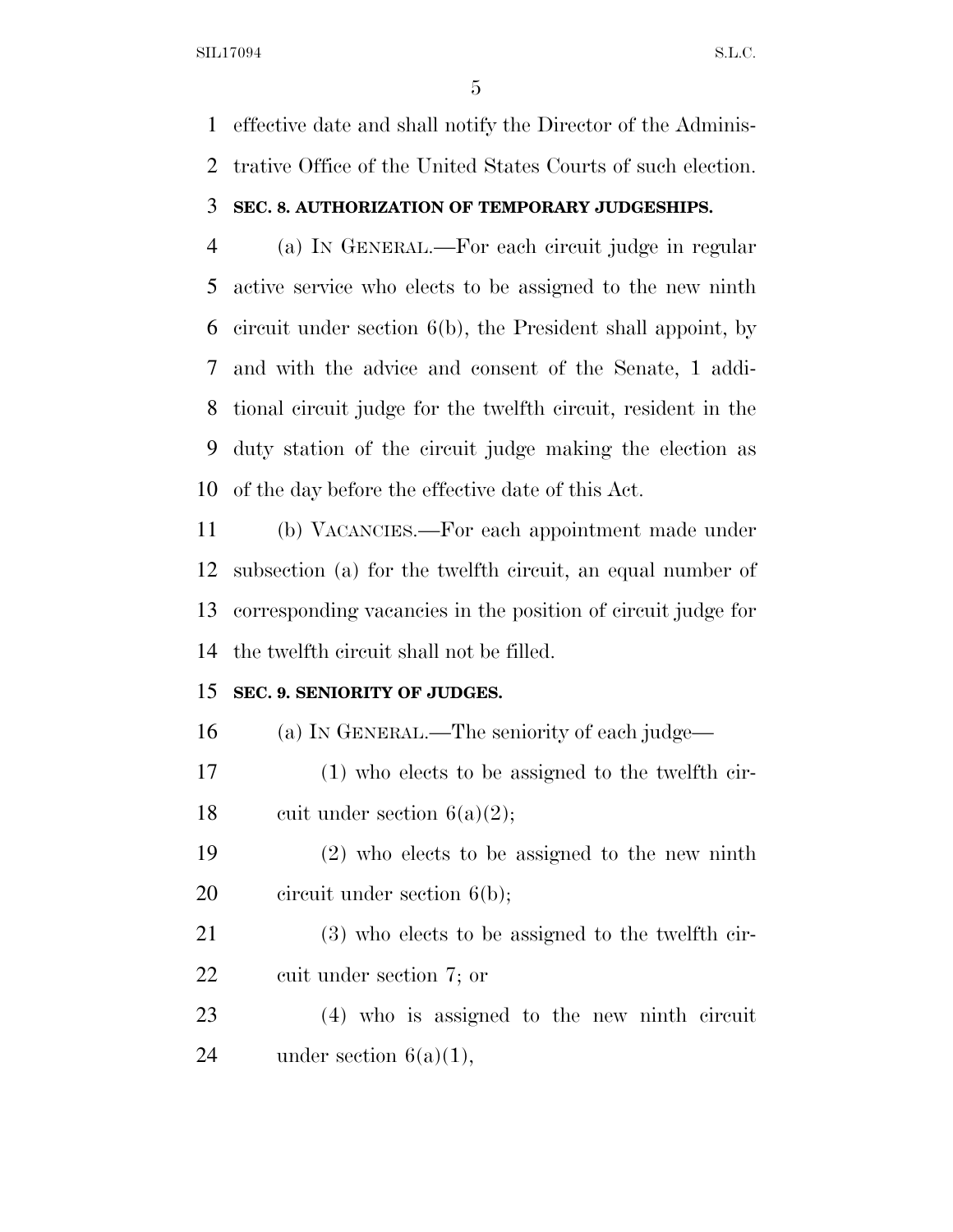shall run from the date of commission of such judge as a judge of the former ninth circuit.

 (b) TEMPORARY TWELFTH CIRCUIT JUDGES.—The seniority of each judge appointed under section 8(a) shall run from the date of commission of such judge as a judge of the twelfth circuit.

# **SEC. 10. APPLICATION TO CASES.**

 The following apply to any case in which, on the day before the effective date of this Act, an appeal or other proceeding has been filed with the former ninth circuit:

 (1) Except as provided in paragraph (3), if the matter has been submitted for decision, further pro- ceedings with respect to the matter shall be had in the same manner and with the same effect as if this Act had not been enacted.

 (2) If the matter has not been submitted for de- cision, the appeal or proceeding, together with the original papers, printed records, and record entries duly certified, shall, by appropriate orders, be trans- ferred to the court to which the matter would have been submitted had this Act been in full force and effect on the date on which such appeal was taken or other proceeding commenced, and further pro- ceedings with respect to the case shall be had in the same manner and with the same effect as if the ap-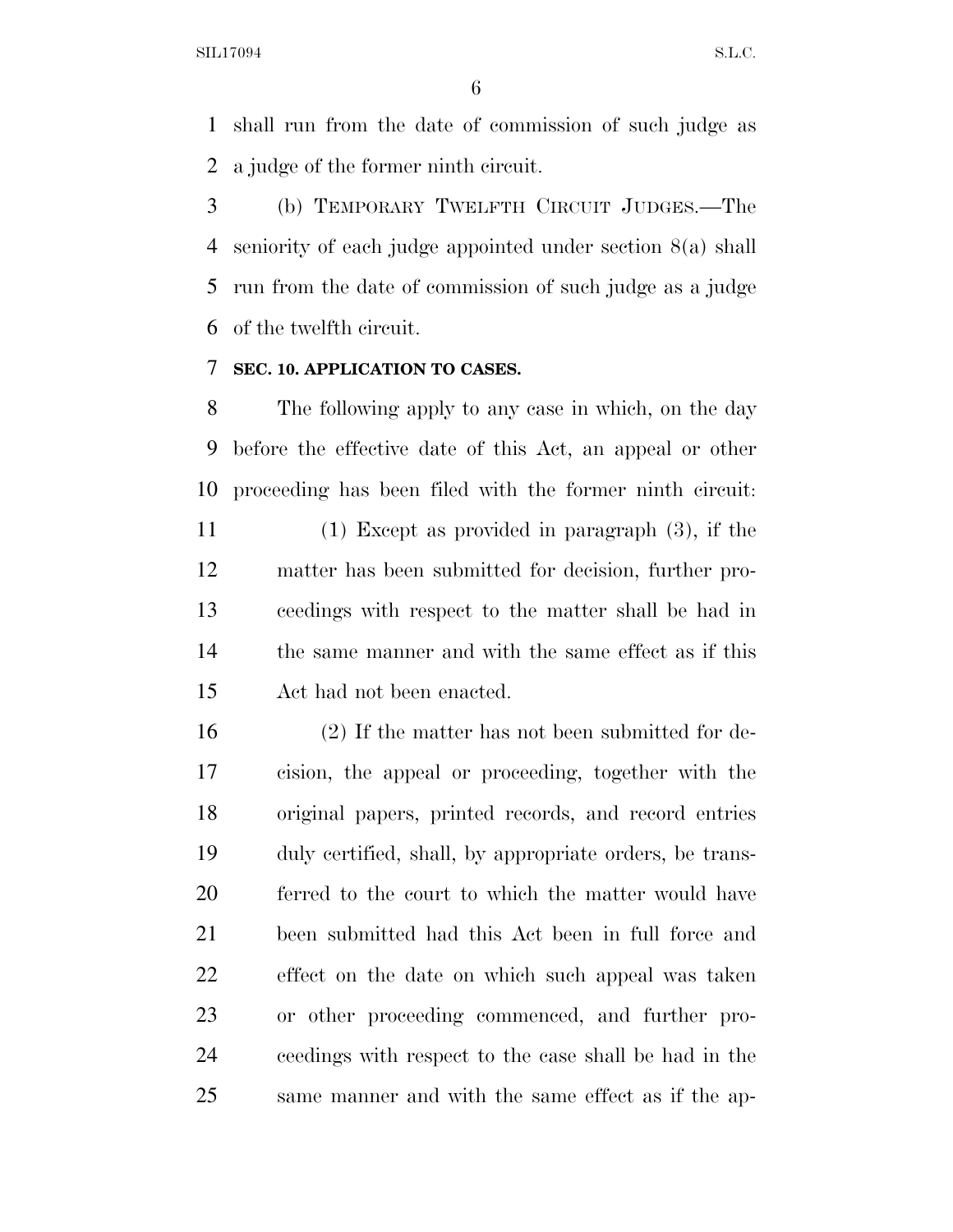peal or other proceeding had been filed in such court.

 (3) If a petition for rehearing en banc is pend- ing on or after the effective date of this Act, the pe- tition shall be considered by the court of appeals to which the petition would have been submitted had this Act been in full force and effect on the date on which the appeal or other proceeding was filed with the court of appeals.

#### **SEC. 11. PRECEDENT.**

 Precedent from the former ninth circuit shall not be binding on the twelfth circuit. Precedent from any circuit, including the former and new ninth circuits, shall be per-suasive authority only.

# **SEC. 12. ADMINISTRATION.**

 (a) IN GENERAL.—The court of appeals for the ninth circuit as constituted on the day before the effective date of this Act may take such administrative action as may be required to carry out this Act and the amendments made by this Act.

 (b) ADMINISTRATIVE TERMINATION.—The court de- scribed in subsection (a) shall cease to exist for adminis- trative purposes at the end of the second calendar year following the effective date of this Act.